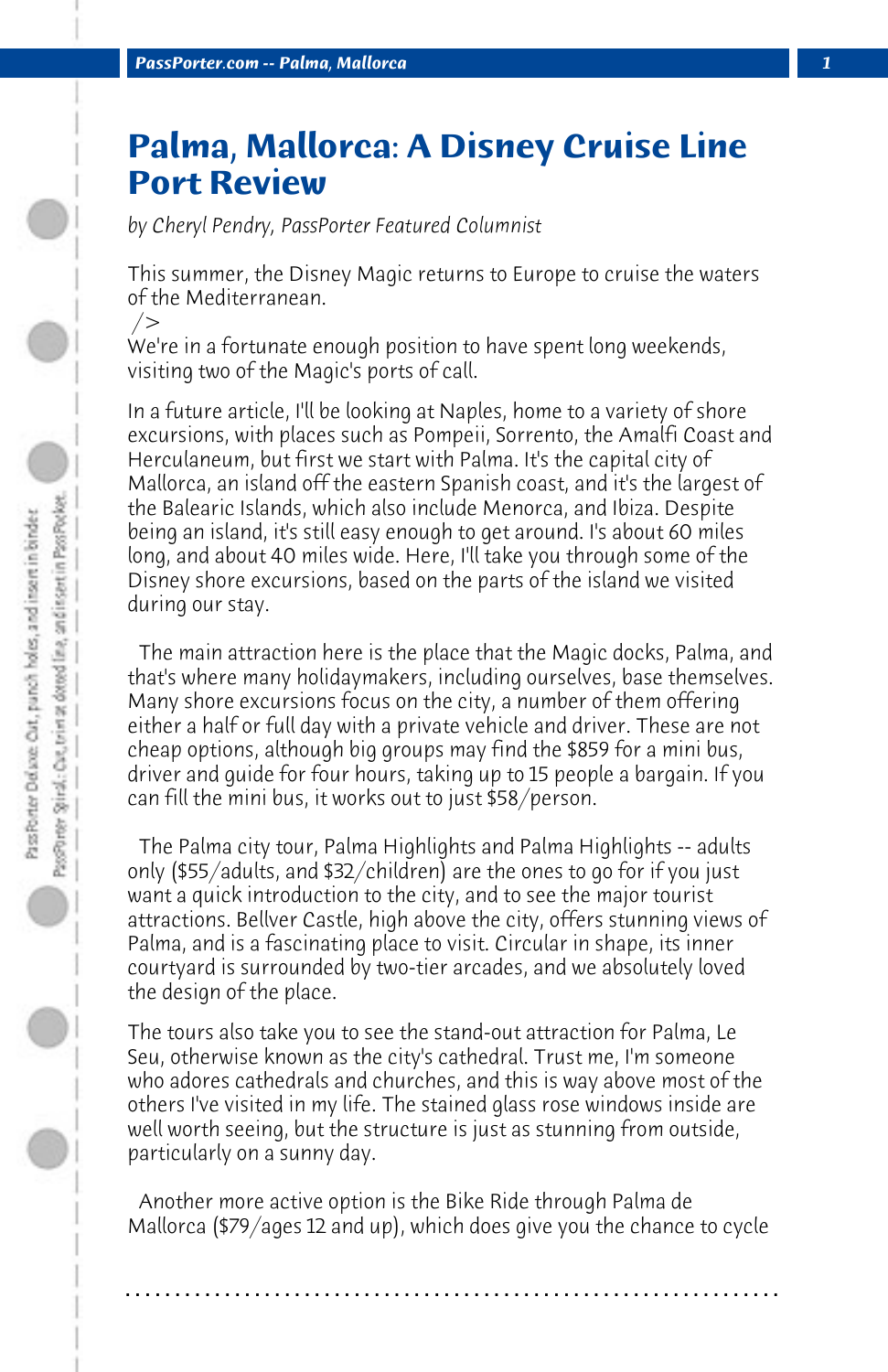along the city's seafront. While I'm not that active, I have to confess the harbour area is beautiful, and well worth seeing, so if you are a more keen cyclist than me, it could be a good choice. You stop at the Park de la Mer, which offers absolutely stunning views of the cathedral and the Palau de l'Almudaina, the former royal residence, next door. It really is one of the most beautiful sights I've seen anywhere on our travels around the world.

 If you want to see some of Palma and also venture further afield, Scenic Palma and Valldemossa (\$39/adults, and \$25/children) gives you the opportunity. Having said that, the views of Palma are from a vehicle, with a stop at Bellver Castle to admire the views from there, so if you want to explore the city more thoroughly, one of the previous tours would suit you better.

 Valldemossa is set in the hills along the northwestern coast of the island, and is a beautiful village to visit, although it will take some time to go there, as the roads are narrow and winding at points. You'll enjoy a guided walking tour of Valldemossa, and we took our time wandering around the place, which was wonderfully deserted during our January stop there. It's certainly a chance to step into a more traditional Spanish village. Valldemossa (\$45/adults, and \$29/children) adds in free time there and a visit to the monastery where Frederic Chopin spent a winter composing some of his famous masterpieces.

 As well as the tours I've highlighted, there are a couple of places we desperately did want to visit, but didn't get a chance. One is the Soller Train Ride (\$70/adults, and \$55/children), which takes you on a drive to Soller, before returning to Palma on a vintage train that runs between the two destinations. I'd heard rave reviews from friends about this, but sadly it wasn't operating during our stay.

 The Drach Caves were somewhere else I wanted to visit. Located at the southern end of the island, the Dragon's Caves (to give them their English name) were certainly well advertised everywhere we went in Mallorca. The Disney shore excursion takes you to Drach Caves and Porto Cristo (\$65/adults, and \$42/children), where you get some free time. I was very tempted to try and squeeze in some time to get to the Drach Caves, but you tour it by riding a boat along a large underground lake, and at the time of year we were visiting, the schedule of boat rides was very limited. Add to that, there's no photo or videoing allowed in the caves, and it didn't make it on to our itinerary, but if we ever went back, I think I would head there, as the photos I've seen of it look stunning.

 All in all, we found plenty to do in Mallorca over the three days we were there. If I was visiting for just the day on the Magic, I'd definitely

**. . . . . . . . . . . . . . . . . . . . . . . . . . . . . . . . . . . . . . . . . . . . . . . . . . . . . . . . . . . . . . . . . .**